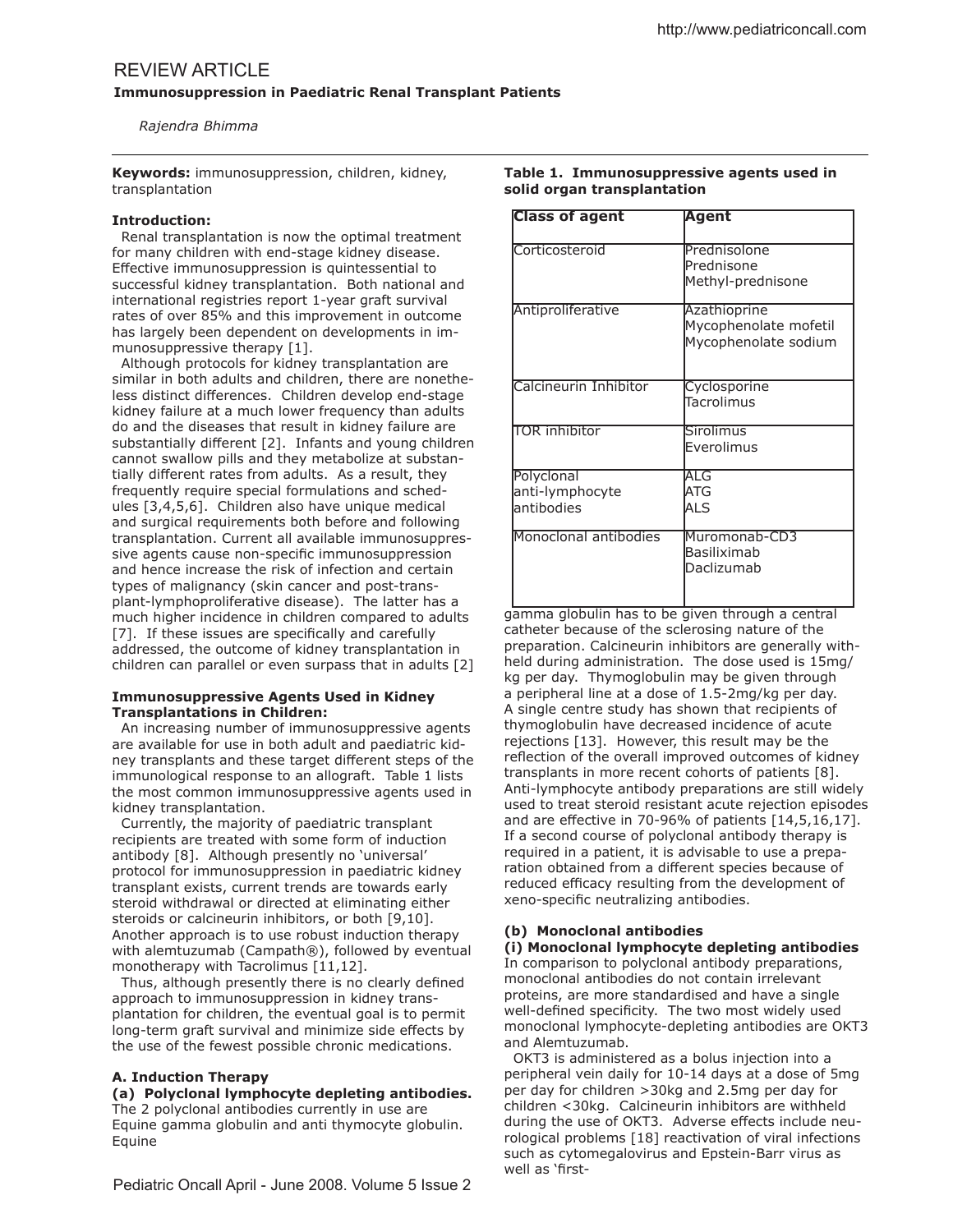dose reaction' [19,20]. Campath has been used in multiple uncontrolled pilot trials mainly in adult renal transplant recipients. Alemtuzumab was well tolerated, but some children had acute rejection episodes. This agent has been used more extensively in paediatric small bowel transplants [21]. Presently there is no recommended paediatric dosing for children undergoing kidney transplantation.

## **(ii) Monoclonal nondepleting antibodies IL2-receptor antibodies**

The two IL2-receptor antibodies presently used are basiliximab and daclizumab. These two high-affinity chimeric or humanized antibodies act on the inducible alpha chain of the interleukin-2 receptor (IL-2r) on the surface of the activated lymphocyte.

 Basiliximab is given on day 0 and 4 post-transplant (generally 10mg for children <40kg and 20mg for those >40mg) [22]. One study showed that paediatric patients receiving basiliximab as induction therapy may have elevated cyclosporine levels and therefore would require reduced doses to avoid toxicity [23]. Induction with basiliximab in adult kidney transplant recipients has been induced to allow the successful early withdrawal of steroids [24] and even steroid avoidance albeit with a high incidence of rejection [25].

 Daclizumab is generally given in a regimen of 1mg/ kg intravenously on the day of transplantation and every 14 days thereafter for 5 doses [26]. Higher doses may be required for saturation of IL-2r in younger children [9].

 Unlike OKT3, these antibodies do not produce a first-dose-reaction and have few side effects.

## **B. Maintenance Immunosuppression (a) Corticosteroids**

Corticosteroids are still widely used as an important component of most immunosuppressive regimens and are almost universally used as first line treatment for acute rejection. The North American Pediatric Renal Transplant Collaborative Study (NAPRTCS) reports shows that until recently, up to 96% of children who underwent kidney transplantation and still have a functioning graft were maintained in prednisone [8,27]. In most steroid based regimens the dosage is usually high in the immediate post-transplant period, approximately 2mg/kg//day (maximum 80mg), with a gradual reduction to approximately 0.2-0.3mg/kg/day within a 6-month to 1-year period.

Corticosteroids have a variety of anti-inflammatory and immunomodulatory effects [28]. These include stabilization of lysosomal membranes, suppression of prostaglandin synthesis, reduction of histamine and bradykinin release and lowering of capillary permeability. Anti-inflammatory effects are mediated mainly through induced production of cytokines, including IL-1, IL-2, IL-6, ILN- beta and TNF–beta and TNF-alpha. Corticosteroids impair monocyte/macrophage function and decrease the number of circulating CD4<sup>+</sup> T-cells.

 The numerous mechanisms of action of corticosteroids lead to multiple side efects and toxicities. The major concern in children with respect to its long-term use in children is growth retardation. Studies have shown that doses in excess of 8.5mg/day will impair normal growth [29].

Pediatric Oncall April-June 2008. Volume 5 Issue 2

Other side effects include increased appetite with weight gain with Cushingoid facies, acne, glucose intolerance, hypertension, increased susceptibility to infection, impaired wound healing, aseptic necrosis of bone, cataracts, psychosis and peptic ulceration [30]. Sometimes there are consequences of the mineralocorticoid activity of these agents leading to fluid retention, hypokalemia and hypertension.

In view of these multiple side efects of maintenance steroid therapy, attempts are focused on early withdrawal or reduction of steroids or steroid avoidance [31]. Unfortunately the majority of these attempts have failed because of the development of acute rejection episodes [32,33,34]. Alternate day steroid therapy reduces its impact on growth inhibition and should be encouraged. IL-2r antibody has been used in steroid avoidance protocols, with low acute rejection rates and striking reduction in post-transplant complications. The Cooperative Clinical Trial in Paediatric Transplantation aimed at corticosteroid withdrawal showed acute rejection rates at 6 months to be very low. However the incidence of post-transplant lymphoproliferative disease was unacceptably high. In comparison, in the control group receiving chronic low-dose corticosteroids there was no higher rate of late rejection and long-term graft survival was similar in both groups [35]

## **(b) Antiproliferative agents**

## **(i) Azathioprine**

This was the first immunosuppressive agent approved for organ transplantation use. Azathioprine is metabolized to 6-mercaptopurine (6-MP) through reduction by glutathiamine, and then converted to 6-thiouric acid, 6-methyl-MP, and 6 thioguanine (6 TG). These compounds are incorporated into replicating DNA, halt DNA replication, and block the de novo pathway of purine synthesis by puration of thio-iosinic acid. This latter effect confers specificity of action on lymphocytes that lack a salvage pathway for purine synthesis.

 For paediatric patients the dosage is 1-2mg/kg/day as a single dose. It can be used in combination with all other immunosuppressive agents except mycophenolate mofetil (MMF). The most serious side efects include skin cancers following chronic use, bone marrow suppression that is dose dependent and occasional liver impairment and cholestatic jaundice. Minor efects include hypersensitivity reactions manifesting as a rash [36].

## **(ii) Mycophenolate mofetil (MMF)**

MMF and mycophenolate sodium (MPS) are rapidly converted in the liver to mycophenolic acid, which is the active compound. The target of mycophenolic acid is inosine monophosphate dehydrogenase (IMDPH). This is the rate-limiting enzyme in the de-novo synthesis of guanosine nucleotides, themselves essential for DNA synthesis. The majority of cells generate guanosine nucleotides by two pathways, the IMPDH pathway, and a salvage pathway; hence blockade of the IMPDH pathway results in relatively selective blockage of lymphocyte proliferation [37].

 The recommended dose for paediatric patients is 1200mg/m<sup>2</sup>/day, divided in two, three, or four doses [38]. Although therapeutic monitoring is available, current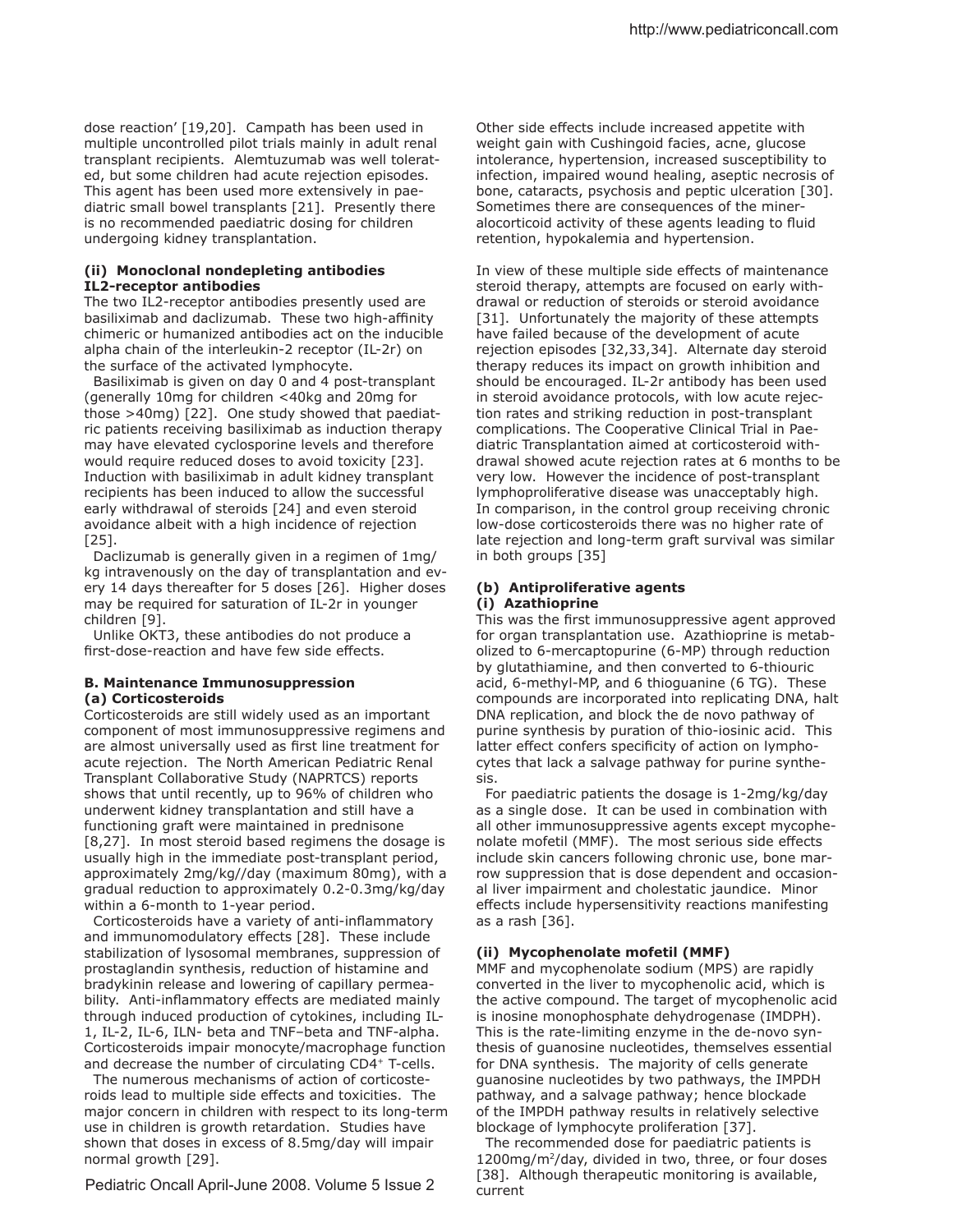standards in paediatric patients are not yet available to guide treatment [39,40,41,42,43,44]. MMF must not be used in combination with azathioprine.

The most common dose limiting adverse effects is diarrhoea. Other gastrointestinal side efects include nausea, vomiting and abdominal pain. Bone marrow suppression also occurs. Some clinical trials have shown an increased incidence of viral infections (CMV, herpes simplex) and candida [45].

 Analysis of large databases of renal transplant recipients have shown decreased incidence of chronic allograft nephropathy with improved long-term renal graft function in patients on MMF [46,47].

## **(c) Calcineurin inhibitors**

## **(i) Cyclosporine**

The mechanism of inhibiting T-cell activation by calcineurin inhibitors (CNI) is well-understood [48]. After entering the cytoplasm, CNIs form complexes with their immunophilins. Cyclosporine binds to cyclophilin and Tacrolimus and Pimecrolimus bind to the 12 kDa FK 506-binding protein (FKBP-12). The CNI-immunophilin complexes inhibit calcineurin activity, and hence prevent nuclear translocation of NF-AT and cytokine gene transcription. The net result is that CNIs block the production of cytokines and as IL-2 and inhibit T cell activation and proliferation.

 For induction purposes, cyclosporine is given intravenously in a dosage of  $165mg/m^2$ /day in children over 6 years of age, and  $145mg/m^2$ /day should be given as a continuous infusion over a 24-hour period starting intraoperatively. Induction therapy should be continued only for 48 hours and then converted to oral cyclosporine. The recommended starting oral dose for children less than 6 years old is 500mg/m<sup>2</sup>/ day, administered in three divided doses. The doses given in children are much higher than in adults as the drug is metabolized more rapidly in children [5]. Calcium channel blockers are used concomitantly to reduce nephrotoxicity [49]. The irregular absorption and inherent nephrotoxicity of the drug makes drug monitoring and adjustment essential. In the first three months whole blood trough levels measured by high-pressure liquid chromatography should be maintained between 200-250 mcg/ml, then between 100- 200 mcg/ml in patients after 3 months. More recent data suggest that measuring the level 2 hours after receiving the dose may lead to more accurate dosing, assessing the true area under the curve and avoiding toxicity [50,51,52].

 Many of the side efects of CNIs are dose dependent and relate to the sites where calcineurin concentrations are highest, notably the brain and kidney [53]. Nephrotoxicity is mainly due to severe vasoconstriction of the afferent arteriole, with concomitant reduction in renal blood flow and glomerular filtration rate [54,55,56]. Long-term use of CNIs leads to interstitial fibrosis and obliterative arteriolar changes due to fibrosis intimal thickening in the kidneys; changes that are non-reversible [57]. Because of its renal efects, hypertension is a common side efect of CNIs [58]. The neurotoxicity of CNIs are more common with tacrolimus than cyclosporine and are exacerbated by hypomagnesaemia [59]. Neurotoxic efects include headaches, tremors, agitation, convulsion, psychosis, hallucinations, encephalopathy, and impaired conscious-

Pediatric Oncall April - June 2008. Volume 5 Issue 2

ness [60].CNIs also have metabolic efects that include hyperglycemia, hyperkalemia, hyperuricemia, and hyperlipidemia. Hyperglycaemia is two to four times more common with Tacrolimus than cyclosporine, and may also reflect different sensitivity to the diabetogenic efects of corticosteroids [61,62]. Other side effects of CNIs include hyperplasia and hypertrichosis that are drug specific side effects of cyclosporin. Alopecia on the other hand may accompany Tacrolimus use [63].

 Cyclosporin has been used in combination with all other immunosuppressive agents except tacrolimus. However, because of the potential increased risk of post transplant lymphoproliferative disease (PTLD), the use of a combination of a calcineurin inhibitor, rapamycin and corticosteroids should probably be avoided, particularly in high-risk children [64].

## **(ii) Tacrolimus**

Tacrolimus is presently being increasingly used in paediatric renal transplant [65]. When compared to cyclosporin, patient and graft survival at 2 years using tacrolimus are equivalent [66]. Tacrolimus use is associated with a lower incidence of acute rejection and improved graft function. Children treated with tacrolimus had a lower incidence of rejection (9.7% vs. 18.3%) at 2 years.

 Induction therapy is given as a continuous infusion using a dose of 0.1mg/kg/24 hours, with a switch to oral therapy within 2-3 days. Sometimes the drug is commenced via nasogastric tube using the oral preparation because it has very good absorption. Initial oral doses should not exceed 0.15mg/kg twice daily and should not exceed 0.1mg/kg as maintenance dose. Monitoring trough blood levels is essential because of its nephrotoxicity. Recommended trough levels are between 10-20 mcg/l in the first 3 months and therefore between 7-12 mcg/l up to 12 months and then maintained at 5-7 mcg/l.

 In view of the similar mechanism of action with cyclosporine, the side-effect profile of tacrolimus is similar to that seen with cyclosporine [67]. Hypertrichosis and the dysmorphic features like gum hypertrophy seen with cyclosporine use are not seen with tacrolimus [68].

 Nephrotoxicity is seen similar to cyclosporin use [69]. Neurological side effects are common and may be seen more frequently than with cyclosporine [59,70]. Tacrolimus treated patients have a higher incidence of post transplant lymphoproliferative disease and hyperglycaemia [71,72]. However, with lower doses the incidence of post transplant lymphoproliferative disease has significantly decreased [73].

 Tacrolimus can be used in combination with all other immunosuppressants except cyclosporine. Combination with rapamycin and corticosteroids should be used with caution in children with a higher risk of developing post transplant lymphoproliferative disease [64].

## **(d) Mammalian target of rapamycin (mTOR) inhibitors**

Sirolimus and everolimus are the newest immunosuppressive agents being used for kidney transplant. Both are macrocyclic lactones, with sirolimus being a naturally occurring fermentation product of the actinomycete *streptomyces hygroscopicus,* while everolimus represents a chemical modification of sirolimus to improve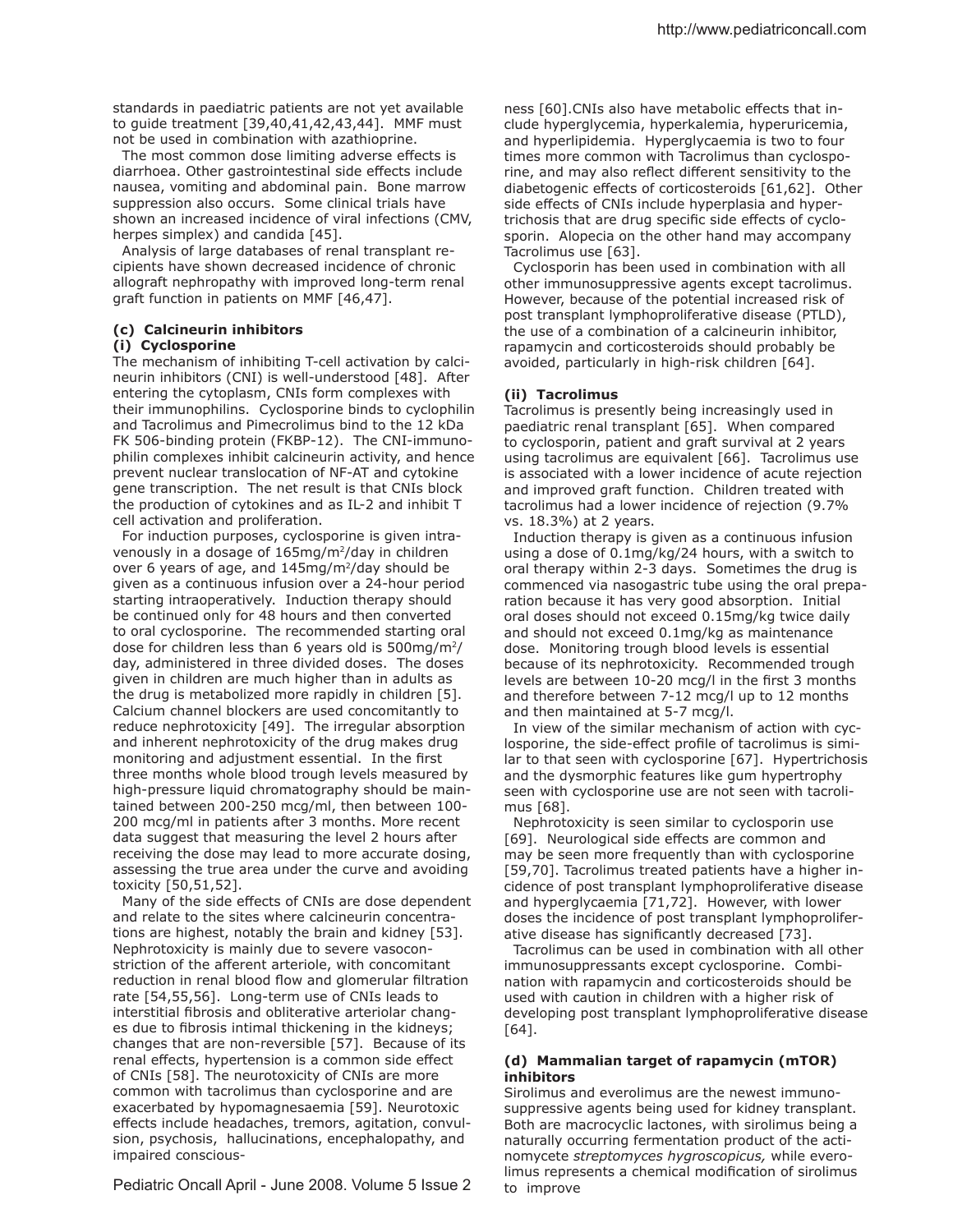### absorption.

 TOR is a cytoscolic enzyme that regulated diferentiation and proliferation of lymphocytes. Inhibition of mTOR has a profound efect on the cell signaling pathway required for cell-cycle progression and cellular proliferation. The net efect is blockade of T-cell activation by preventing progression of the cell cycle from the GI to the S phase. The TOR inhibitors bind to the immunophillin

### FKBPI2 inhibits the actions of TOR

[74,75,76,77,78,79]. TOR inhibitors may be particular important in long-term immunosuppression since they stimulate T-cell apoptosis. They inhibit mesenchymal proliferation, an important factor in graft vascular disease [80,81]. mTOR also inhibits fibroblast growth factors required for tissue repair thus resulting in impaired wound healing.

 Rapamycin is available as either a solid or a liquid oral preparation. Although in adults a single dose may suffice to maintain therapeutic levels, in children it has a much shorter half-life and thus necessitates twice-daily dosaging [6]. Recommended therapeutic levels in children remain speculative and range from 12-25ng/ml in the early post-transplant period without calcineurin inhibitors and 4-12ng/ml with calcineurin inhibitors [6,82]. After the early post-transplant period (>3-6months), levels are maintained between 5-10ng/ml. Lower therapeutic levels are desired when used with calcineurin inhibitors because of enhanced nephrotoxicity.

Side effects of mTOR inhibitors include metabolic, haematological, dermatological effects and effects related to growth factor inhibition [83,84]. The most common side efects of rapamycin include hyperlipidaemia, thrombocytopenia, leucopenia and delayed wound healing [85]. Dermatological side efects include acne and mouth ulcers. Another side efect that is being increasingly seen is interstitial pneumonitis, which appear to be dose related and resolves with drug withdrawal [89]. Peripheral oedema, diarrhoea and lymphocele formation post renal transplant are also well recognized complications [87]

 Rapamycin has been found to be efective in combination with calcineurin inhibitors [88,89,85,90,91] in a calcineurin-inhibitor sparing protocol [83] and in a steroid-free protocol [92].

#### **C. Novel Immunosuppressant Agents**

Several new biological agents are in various stages of development for the purposes of replacing maintenance therapy with calcineurin inhibitors and steroids [7]. Table 2 shows the list of some of these new agents and their status in transplantation.

 Currently, only LEA29YT (belatacept) is in phase III trials. Whilst the co-stimulatory pathway is emerging as an important therapeutic area for immunosuppression therapy, other promising targets include interleukin-15 and adhesion molecules [3].

 Costimulation signal is provided by engagement of one or more T-cell surface receptors with their specific ligands on antigen presenting cells. Signaling through the T-cell receptor alone without a costimulatory signal can lead to a prolonged state of T-cell energy [93]. Presently the only agent used in clinical trials in adult kidney transplant recipients, which blocks co-stimulat-

Pediatric Oncall April-June 2008. Volume 5 Issue 2

ion is belatacept [94]. This agent is typically administered intravenously on a once-per-month schedule. The results showed decreased incidence of acute rejection at 6 months (6-8%), improved glomerular filtration rate at 12 months  $(62-66ml/1.73m<sup>2</sup>/min)$ and decreased incidence of chronic allograft nephropathy. There were 3 episodes of post-transplant lymphoproliferative disease, two of which were related to primary Epstein-Barr virus infection. Thus the concern regarding its use in children is the potentially higher risk of post-transplant lymphoproliferative disease. However, this has to be balanced agents its potential benefit of improving compliance since it is administered monthly, particularly in adolescents.

## **Table 2 Biologic agents in the transplant pipeline**

| <b>Antibody</b>          | Pharma/Biotech                             | <b>Status</b>                             |
|--------------------------|--------------------------------------------|-------------------------------------------|
| LEA29Y                   | <b>Bristol Myers</b>                       | Phase III trial                           |
| Efalizumab <sup>*</sup>  | Koma-Genetech                              | Phase II                                  |
| Alemtuzumab <sup>*</sup> | Genzyme                                    | ΙS                                        |
| Rituximab                | Genentech                                  | ΙS                                        |
| $mIL-5/FC$               | Roche                                      | Preclinical                               |
| Anti-IL-15               | Amgen                                      | Preclinical                               |
| Anti-CD40                | <b>Bristol Myers</b><br>Chiron<br>Novartis | Preclinical<br>Preclinical<br>Preclinical |

*IS - investigator initiated trials.*

*\* US Food and Drug Administration (FDA) approved for other indications*

*Adapted from: Vincenti F, Hirose R. Novel Immuno*suppressants. In: Fine RN, Weber SA, Olthoff KM, Kel*ly DA, Harmon WE, eds. Pediatric Solid Organ Transplantation, 2nd Edition. Massachusetts USA: Blackwell Publishing Ltd. 2007: 89-94.* 

### **Conclusion**

To date the majority of paediatric renal transplant recipients are treated with triple immunosuppression [95]. The increasing number of agents available has increased the number of combinations and to date there are over 60 possible reported protocols [96]. These large number of protocols bear testimony to the fact that there is no single defined approach to immunosuppression for children. The final common goal is to achieve long-term graft acceptance with the fewest possible chronic medication.

#### **References:**

1. Cecka JM. The OPTN/UNOS renal transplant registry 2003. Clin Transpl 2003:1-12

2. Harmon WE, McDonald RA, Reyes JD, Bridges ND, Sweet SC, Sommers CM, Guidinger MK. Pediatric Transplantation,1994-2003. Am J Transplant. 2005 Apr; 5: 887-903 3. Bunchman T, Navarro M, Broyer M et al. The use of mycophenolate mofetil suspension in pediatric renal allograft recipients, Pediatr Neprol 2001;16:978-984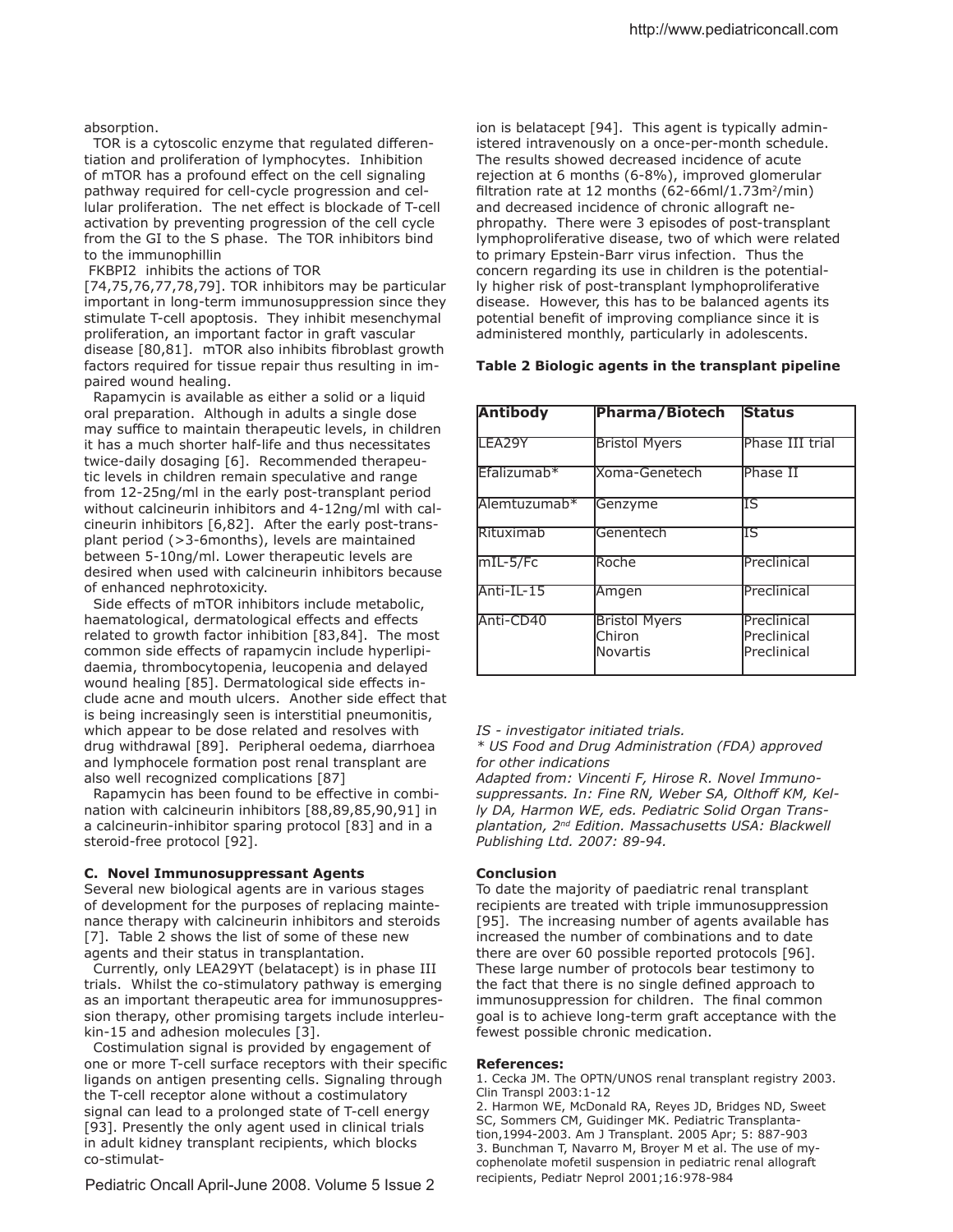4. Hoppu K, Koskimies O, Holmberg C, Hirvisalo EL. Pharmaco-kinetically determined cyclosporine dosage in young children. Pediatr Neprol 1991;5:1-4

5. Harmon WE, Sullivan EK. Cyclosporine dosing and its relationship to outcome in pediatric renal transplantation. Kidney Int Suppl 1993;43:S50-5

6. Schachter AD, Meyers KE, Spaneas LD, et al. Short sirolimus half-life in pediatric renal transplant recipients on a calcineurin inhibitor-free protocol. Pediatr Transplant 2004;  $8:171-7$ 

7. Dharnidharka VR, Tejani AH, Ho PL, Harmon WE. Post-transplant lymphoproliferative disorder in the United States: young Caucasian males are at high risk. Am J Transplant 2002; 2:993-8

8. Benfield MR, McDonald RA, Bartosh S, Ho PL, Harmon W. Changing trends in pediatric transplantation:2001. Annual Report of the North American Pediatric Renal Transplant Cooperative Study. Pediatr Transplant 2003; 7:321-35

9. Sarwal MM, Yorgin PD, Alexander S, et al. Promising early outcomes with novel, complete steroid avoidance immunosuppression protocol in pediatric renal transplantation. Transplantation 2001;72:13-21

10. Harmon W, Myers K, Ingelfinger J, et al. Safety and efficacy of a calcineurin-inhibitor avoidance regimen in pediatric renal transplantation. J Am Soc Nephrol 2006; 17:1735-45 11. Tan HP, Kaczorowski D, Basu A, et al. Steroid-free tacrolimus monotherapy after pretransplantation Thymoglobulin or Campath and laparoscopy in living donor renal transplantation. Transplant Proc 2005; 37:4235

12. Shapiro R, Basu A, Tan H, et al. Kidney transplantation under minimal immunosuppression after pretransplant lymphoid depletion with Thymoglobulin or Campath. J Am Coll Surg 2005; 200:505

13. Khositseth S, Matas A, Cook ME, Gillingham KJ, Chavers BM. Thymoglobulin versus ATGAM induction therapy in pediatric kidney transplant recipients: a single-center report. Transplantation 2005;79:958-63 14. 14. Mochon M, Kaiser B, Palmer JA, et al. Evaluation of OKT3 monoclonal antibody and anti-thymocyte globulin in the treatment of steroid-resistant acute allograft rejection in pediatric renal transplants, Pediatr Nephrol 7(1993) (3): 259-262.

15. Midtvedt K, Fauchald P, Lien B, et al. Individualised T cell monitored administration of ATG versus OKT3 in steroid-resistant kidney graft rejection. Clin Tranplant 17(2003) (1): 69-74

16. Richardson AJ, Higgins RM, Liddington M, Murie J, Ting A and Morris PJ. Antithymocyte globulin for steroid resistant rejection in renal transplant recipients immunosuppressed with triple therapy. Transpl Int 2 (1989) (1): 27-32

17. Matas AJ, Tellis VA, Quinn T, et al. ALG treatment of steroid-resistant rejection in patients receiving cyclosporine. Transplantation 41 91986) (5): 579-583

18. Shihab FS, Barry JM, Norman DJ. The hemodynamic efects of intraoperative injection of muromonab CD3. Transplantation 1993;56:356-8

19. Norman DJ, Chatenoud L, Cohen D, Goldman M, Shield CD. Consensus statement regarding OKT3-induced cytokine-release syndrome and human antimouse antibodies. Transplant Proc 1993;25(Suppl 1): 89-92

20. Robinson ST, Barry JM, Norman DJ. The hemodynamic efects of intraoperative injection of muromonab CD3. Transplantation 1993;56:356-8

21. Nishida S, Levi D, Kato T, et al. Ninety-five cases of intestinal transplantation at the University of Miami. J Gastrointest Surg 2002;6:233-9

22. Ofner G, Broyer M, Niaudet P, et al. A multicenter, open-label, pharmacokinetic/pharmacodynamic safety, and tolerability study of basiliximab (Simulect) in pediatric *de novo* renal transplant recipients. Transplantation 2002;74:961-6

23. Stehlau J, Pape L, Offner G, Nashan B, Ehrich JH. Interleukin-2 receptor antibody-induced alterations of cyclosporine dose requirements in paediatric transplant recipients [Comment]. Lancet 2000;356:1327-8

24. Kuypers DR, Evenepoel P, Maes B, Coosemans W, Pirenne J, Vanrenterghem . The use of an anti-CD25 monoclonal antibody and mycophenolate mofetil enables the use of low-dose tacrolimus and early withdrawal of steroids in renal transplant recipients. Clin Transplant 17(2003) (3): 234-241. 25. Parrott N, Hammad A, Watson C, Lodge J, Andrews C. Multicenter, randomized study of the effectiveness of basiliximab in avoiding addition of steroids to cyclosporine monotherapy in renal transplant recipients, 2004, in press 26. Cianco G, Burke GW, Suzart K, et al. Daclizumab induction, tacrolimus, mycophenolate mofetil and steroids as an immunosuppression regimen for primary kidney transplant recipients. Transplantation 2002;73:1100-6

27. Feld LG, Stablein D, Fivush B, Harmon WE, Tejani A. Renal transplantation in children from 1987-1996: The 1996 Annual Report of the North American Pediatric Renal Transplant Cooperative Study. Pediatr Transplant 1997; 1:146-62 28. Adcock IM, Ito K. Molecular mechanisms of corticosteroid actions, Monaldi Arch Chest Dis 55 (2000) (3) : 256-266. 29. Potter D, Belzer FO, Rames L, Holliday MA, Kountz SL, Najarian JS. The treatment of chronic uremia in childhood. I. Transplantation. Pediatrics 1970;45:432-43

30. Baqi N, Tejani A. Maintenance immunosuppression regimens. In : Tejani AH, Fine RN, eds. Pediatric Renal Transplantation. New York: Wiley-Liss, 1994:221-38

31. Ingulli E, Tejani A. Steroid withdrawn after renal transplantation. In: Tejani AH, Fine RN, eds. Pediatric Renal Transplantation. New York: Wiley-Liss, 1994:221-38

32. Ingulli E, Sharma V, Singh A, Suthanthiran M, Tejani A. Steroid withdrawal, rejection and the mixed lymphocyte reaction in children after renal transplantation. Kidney Int Suppl 1993;43:S36-9.

33. Reisman L, Lieberman KV, Burrows L, Schanzer H. Follow-up of cyclosporine-treated pediatric renal allograft recipients after cessation of prednisone. Transplantation 1990;49:76-80

34. Hymes LC, Warshaw BL. Tacrolimus rescue therapy for children wih acute renal transplant rejection. Pediatr Nephrol 2001;16:990-2

35. Benfield MR, Munoz R, Warshaw BL, et al. A randomized controlled double blind trial of steroid withdrawal in pediatric renal transplantation. A study of the Cooperative Clinical Trials in Pediatric Transplantation (Abstract). Am J Transplant 2005;5(Suppl 11):402

36. Buell JF, Gross TG, Woodle ES. Malignancy after transplantation. Transplantation 2005;80(Suppl):S254

37. Allison AC, Eugui EM. Purine metabolism and immunosuppressive efects of mycopenolate mofetil (MMF). Clin Transplant 10(1996):77-84

38. Ettenger R, Cohen A, Nast C, Moulton L, Marik J, Gales B. Mycophenolate mofetil as maintenance immunosuppression in pediatric renal transplantation.

Transplant Proc 1997;29:340-1

39. Oellerich M, Shipkova M, Schutz E, et al. Pharmacokinetic and metabolic investigations of mycophenolic acid in pediatric patients after renal transplantation: implications for therapeutic drug monitoring. German Study Group on Mycophenolate Mofetil Therapy in Pediatric Renal Transplant Recipients. Ther Drug Monit 2000;22:20-6

40. Filler F, Feber J, Lepage N, Weiler G, Mai I. Universal approach to pharmacokinetic monitoring of immunosup-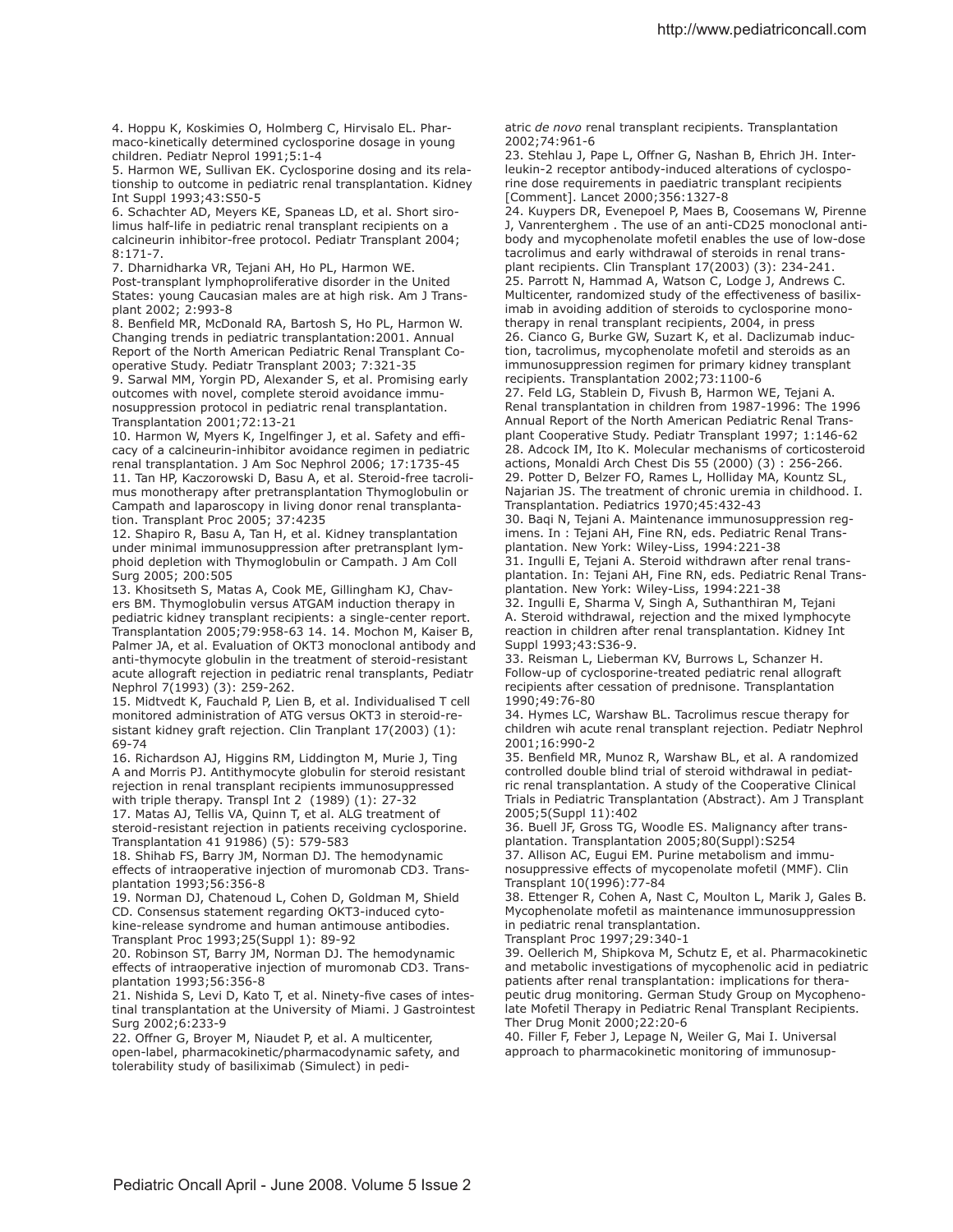http://www.pediatriconcall.com

pressive agents in children. Pediatr Transplant 2002;6:41-8. 41. Shipkova M, Armstrong VW, Weber L, et al. Pharmacokinetics and protein adduct formation of the pharmacologically active acyl glucuronide metabolite of mycophenolic acid in pediatric renal transplant recipients. Ther Drug Monit 2002;24:390-9

42. Weber LT, Schutz E, Lamesdorf T, et al. Therapeutic drug monitoring of total and free mycophenolic acid (MPA) and limited sampling strategy for determination of MPA-AUC in pediatric renal transplant recipients. The German Study Group on Mycophenolate Mofetil (MMF) Therapy. Nephrol Dial Transplant 1999;14(Suppl 4):33-4

43. Weber LT, Schutz E, Lamersdorf T, et al. Pharmacokinetics of mycophenolic acid (MPA) and free MPA in pediatric renal transplant patients: a multicenter study. The German Study Group on Mycophenolate Mofetil (MMF) Therapy. Nephrol Dial Transplant 1999;14(Suppl 4) :33-4

44. Weber LT, Shipkova M, Armstrong VW, et al. The pharmacokinetic-pharmacodynamic relationship for total and free mycophenolic acid in pediatric renal transplant recipients: a report of the German study group on mycophenolic mofetil therapy. J Am Soc Nephrol 2002;13:759-68

45. Sollinger HW, Mycophenolates in transplantation. Clin transplant 18 (2004) (5): 485-492

46. Meier-Kriesche HU, Stefen BJ, Hochberg AM, et al. Mycophenolate mofetil versus azathioprine therapy is associated with a significant protection against long-term renal allograft function deterioration, Transplantation 75(2003) (8): 1341- 1346

47. Ojo AO, Meier-Kriesche HU, Hanson JA, et al. Mycophenolate mofetil reduces late renal allograft loss independent of acute rejection, Transplantation 69(2000) (11): 2405-2409 48. Shibasaki F, Hallin U, Uchino H. Calcineurin as a multifunctional regulator. J Biochem (Tokyo) 131 (2002) (1): 1-15 49. Suthanthiran M, Haschemeyer RH, Riggio RR, et al. Excellent outcome with a calcium channel blocker-supplemented immunosuppressive regimen in cadaveric renal transplantation: a potential strategy to avoid antibody induction protocols [see comments]. Transplantation 1993;55:1008-13 50. David-Neto E, Araujo LP, Feres Alves C, et al. A strategy to calculate cyclosporin An area under the time-concentration curve in pediatric renal transplantation. Pediatr Transplant 2002;6:313-8

51. Belitsky P, Dunn S, Johnston A, Levy G. impact of absorption profiling on efficacy and safety of cyclosporin therapy in transplant recipients. Clin Pharmacokinetic 2000;39:117-25 52. Dunn SP. Neoral monitoring 2 hours post-dose and the pediatric transplant patient. Pediatr Transplant 2003;7:72 53. Shibasaki F, Hallin U, Uchino H. Calcineurin as a multifunctional regulator. J Biochem 2002;1:1-15

54. Remuzzi G, Bertani T. Renal vascular and thrombotic efects of cyclosporine. Am J Kidney Dis 1989; 13:261-272 55. Shihab F. Cyclosporine nephropathy: pathophysiol-ogy and clinical impact. Semin Nephrol 1996;16:536-547 56. Nankivell BJ, Chapman JR, Bonovas G, Gruenewald SM. Oral cyclosporine but not tacrolimus reduces renal transplant blood flow. Transplantation 2004; 77: 1457-1459 57. de Mattos A, Olyaei A, Bennet W. Nephrotoxicity of immunosuppressive drugs: long-term consequences and

challenges for the future. Am J Kidney Dis 2002;2:333-346

58. Luke RG. Mechanism of cyclosporine-induced hypertension, AM J Hypertens 1991;5:468-471

59. Eidelman BH, Abu-Elmagd K, Wilson J et al. Neurologic complications of FK 506. Transplant Proc 1991;23:3175-3178 60. Scott JP, Higenbottam TW. Adverse reactions and interactions of cyclosporine. Med Toxicol Adverse Drug Exp 1988;3:107-127

61. Mayer AD, Dmitrewski J, Squifflet JP, et al. Multicenter randomized trial comparing tacrolimus (FK506) and cyclosporine in the prevention of renal allograft rejection: a report of the European Tacrolimus Multicenter Renal Study Group. Transplantation 1997;64:436-443

62. Mentzer RM, Jahania MS, Lasley RD. Tacrolimus as a rescue immunosuppressant after heart and lung transplantation. The U.S Multicenter FK506 Study Group, Transplantation 1998;65109-113

63. Reznik VM, Jones KL, Durham BL, Mendoza SA. Changes in facial appearance during cyclosporine treatment. Lancet1987;1:1405-1407

64. McDonald RA, McIntosh M, Stablein D, et al. Increased incidence of PTLD in pediatric renal transplant recipients enrolled in a randomized controlled trial of steroid withdrawal: a study of the CCTPT [Abstract]. Am J Transplant 2005:5(Suppl 11):418

65. Seikaly M, Ho PL, Emmett L, Tejani A. The 12th Annual Report of the North American Pediatric Transplant Cooperative Study: renal transplantation from 1987 through 1998 (updated at www.naprtcs.org). Pediatr Transplant 2001;5:215-31

66. Trompeter R, Filler G, Webb NJ, et al. Randomized trial of tacrolimus versus cyclosporin microemulsion in renal transplantation. Pediatr Nephrol 2002;17:141-149

67. McKee M, Segev D, Wise B, et al. Initial experience with FK506 (tacrolimus) in pediatric renal transplant recipients. J Pediatr Surg 1997;32:688-90

68. Neu AM, Ho PL, Fine RN, Furth SL, Fivush BA. Tacrolimus vs. cyclosporine A as a primary immunosuppression in pediatric renal transplantation: a NAPRTCS study. Pediatr Transplant 2003;7:217-22

69. Shapiro R, Jordan M, Fung J, et al. Kidney transplantation under FK506 immunosuppression. Transplant Proc 1991;23:920-3

70. Neu Am, Furth SL, Case BW, Wise B, Colombani PM, Fivush BA. Evaluation of neurotoxicity in pediatric renal transplant recipients treated with tacrolimus (FK506). Clin Transpl 1997;11:412-4

71. Furth S, Neu A, Colombani P, Plotnick L, Turner ME, Fivush B. Diabetes as a complication of tacrolimus (FK506) in pediatric renal transplant patients. Pediatr Nephrol 1996;10:64-6

72. Greenspan LC, Gitelman SE, Leung MA, Glidden DV, Mathias RS. Increased incidence in post-transplant diabetes mellitus in children: a case-control analysis. Pediatr Nephrol 2002;17:1-5

73. Dharnidhkara VR, Ho PL, Stablein DM, Harmon WE, Tejani AH. Mycophenolate, tacrolimus and post-transplant lymphoproliferative disorder: a report of the North American Pediatric Renal Transplant Cooperative Study. Pediatr Transplant 2002;6:396-9

74. Sehgal SN, Molnar-Kimber K, Ocain TD, Weichman BM. Rapamycin: a novel immunosuppressive macrolide. Med Res Rev 1994 ; 14 :1-22

75. Kim HS, Raskova J, Degiannis D, Raska K Jr. Efects of cyclosporine and rapamycin in immunoglobulin production by preactivated human B cells. Clin Exp Immunol 1994;96:508- 12

76. Ferraresso M, Tian L, Ghobrial R, Stepkowski SM, Kahan BD. Rapamycin inhibits production of cytotoxic but not non-cytotoxic antibodies and preferentially activates T helper 2 cells that mediate long-term survival of heart allografts in rats. J Immunol 1994;153:3307-18